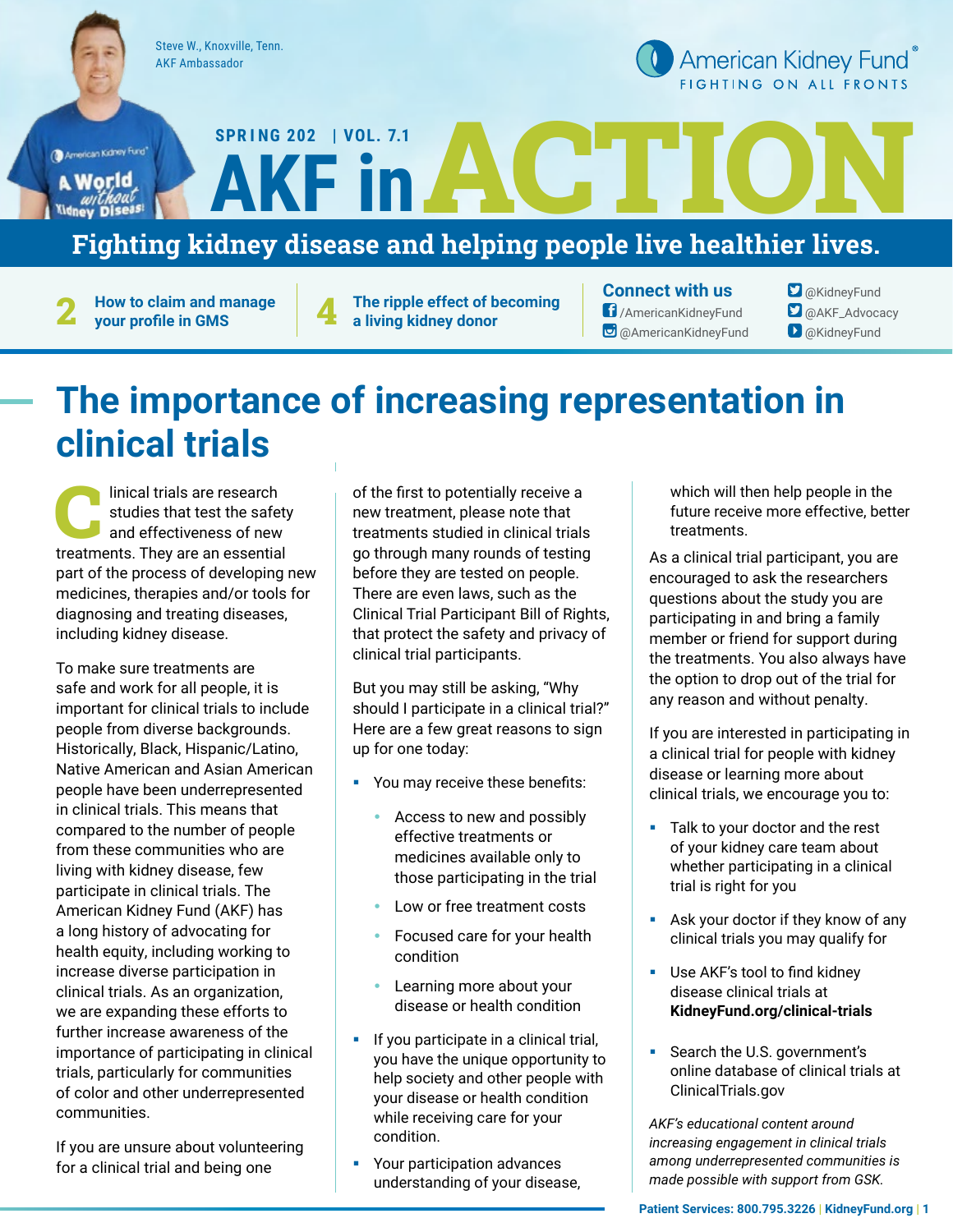# **How to claim and manage your profile in GMS**

s someone who receives financial assistance from<br>AKF, you have a profile, or account, in our Grants<br>Management System (GMS). Through your GMS<br>profile you can do things like accose your past and oursert AKF, you have a profile, or account, in our Grants profile, you can do things like access your past and current payments from AKF, submit grant requests and more.

If you have not done so already, please claim your profile so you can access your account information and use all the features in GMS. You will need your PIN and the email address associated with your profile in order to access it. If you do not know your PIN, please email us at **registration@KidneyFund.org** or call **1.800.795.3226**. Once you have your account's email address and PIN, please follow the steps to claim your profile:

- 1. Go to GMS at **gms.KidneyFund.org** and click **"Register"**
- 2. Click on **"Let's Get Started"**
- 3. In the **Patient** box, click on **"I have a PIN to claim my account"**
- 4. Enter your **email address** and **PIN**
- 5. Complete the **"Adding Your Account Credentials"** section to create a username and password and answer the security questions, including selecting a security image
- 6. Click on **"Claim My Account"** at the bottom right when done
- 7. You will receive an email with a verification link. Please click on this link, as verifying your account will allow full access to your profile and the ability to enter a new grant request.

### **What can I do after claiming my account?**

By claiming your account, you can submit a grant request, review payments, confirm payments, verify your eligibility, send us a message and more.

Instructional guides on how to manage your account can be found in GMS after claiming your profile. Please visit the **"Information"** tab in the top menu bar to browse and search for our guides.



If you are living with a transplant, you can find the guide **"What to Do After Transplant"** in the **Information** tab.

You can find the complete list of documents available by searching **"Index"** in the **Information** tab.

#### **How to search for guides (see image on next page):**

- 1. Search for a guide or resource, such as **"How to submit a grant request"**
- 2. Click **"Apply Filter"**
- 3. The relevant documents will display. Click **"Read More"** to download the document.

*Continued on next page*

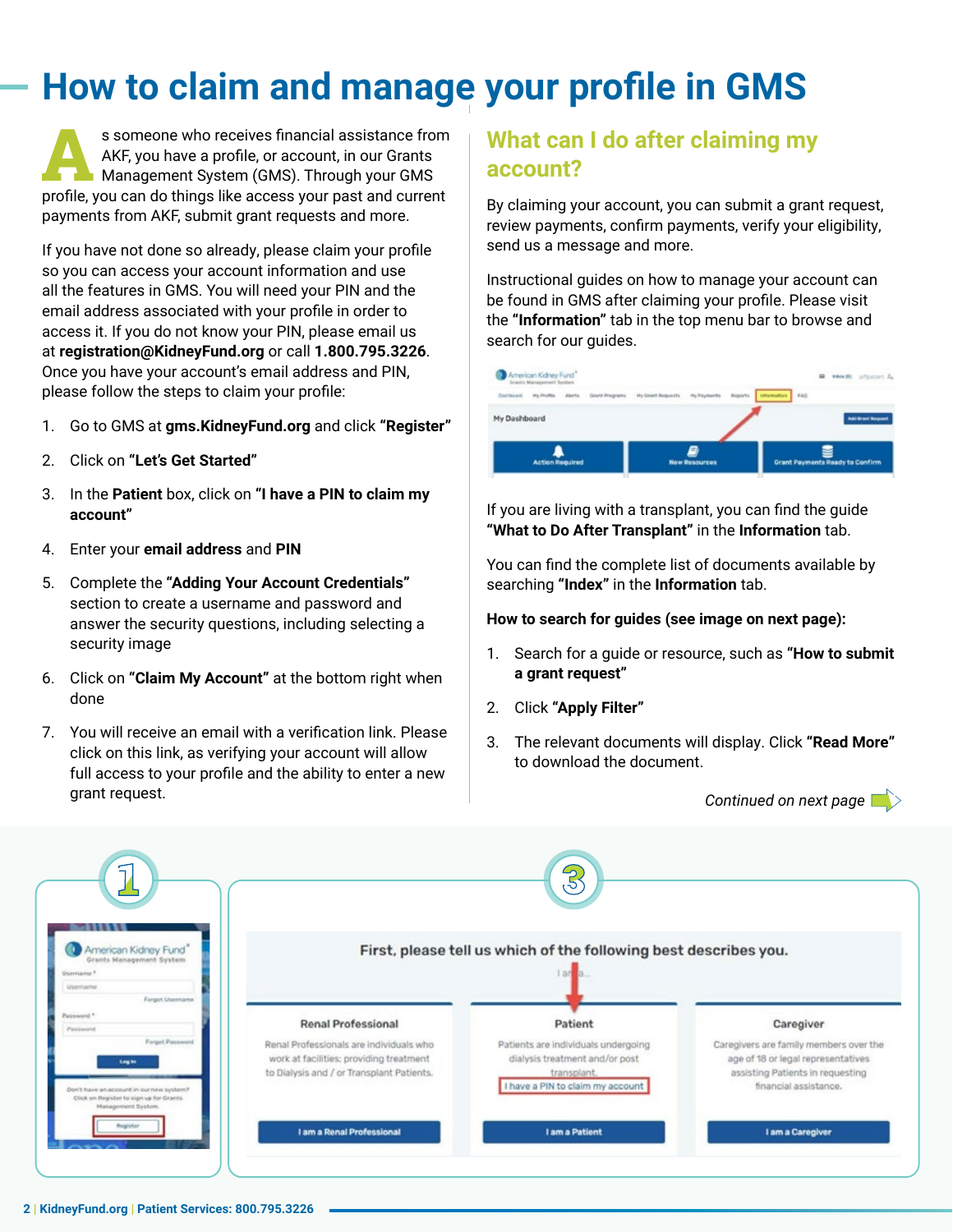### **Managing your GMS profile, cont.**



 *Continues from previous page*

| The American Gibney Fund (2021) has compled a list of resources that will help you having the careful Management System (2002), provide schedulished resources, and provide<br>variation for our programs.<br>Search for Information<br>Departure Internal detailers of acceler |  |  |                                      |
|---------------------------------------------------------------------------------------------------------------------------------------------------------------------------------------------------------------------------------------------------------------------------------|--|--|--------------------------------------|
|                                                                                                                                                                                                                                                                                 |  |  | <b>Result Filter</b><br>Apply Filter |
|                                                                                                                                                                                                                                                                                 |  |  |                                      |
|                                                                                                                                                                                                                                                                                 |  |  |                                      |
| <b>Chemic Konstant</b>                                                                                                                                                                                                                                                          |  |  |                                      |
| <b>RESOURCES</b>                                                                                                                                                                                                                                                                |  |  |                                      |
|                                                                                                                                                                                                                                                                                 |  |  |                                      |
|                                                                                                                                                                                                                                                                                 |  |  |                                      |
| How to submit HIPP grant request<br>ductionant                                                                                                                                                                                                                                  |  |  |                                      |
| Row for submit HIPP grant request                                                                                                                                                                                                                                               |  |  |                                      |

Please check **"Frequently Asked Questions (FAQ)"** for updated information. This can be found in the Information tab by searching "**Frequently Asked Questions**" or "**FAQ**."

## **Questions?**

If you have any questions about AKF's financial assistance programs or need help using your GMS account, please contact AKF's patient services department:





**GMS Assist:** Visit **GMSassist.com** to make a phone appointment at a time that is convenient for you.

**Through GMS:** Message us through your GMS account at **gms.KidneyFund.org**. Be sure to also check the information and FAQ sections of your account for up-to-date information.



**Online:** Visit **KidneyFund.org** to learn more about AKF's financial assistance programs.



**GMS registration issues:** Email us at **registration@KidneyFund.org**.



**Name:**  Ben

**Hometown:**  Rockville, Md.

**What do you do at AKF?**

I'm the associate director of

government relations at AKF. I work with all of our wonderful AKF Ambassadors and provide them with various opportunities to get engaged in kidney disease advocacy on the federal and state levels. I hope you'll join us at **KidneyFund.org/ambassadors**.

**AKF staff spotlight**

#### **What is your connection to kidney disease?**

I didn't know this when I started at AKF, but my maternal grandfather died from kidney disease. My uncle, who recently passed away, was on dialysis and had trouble with diabetes.

#### **Why are you passionate about fighting kidney disease?**

In my years at AKF, I have become very close to our Ambassadors. I truly internalize their stories and experiences. For me, fighting kidney disease means fighting on behalf of our Ambassadors.

#### **What is the best part of your job?**

Our Ambassadors, hands down. It is a privilege to get to work with such a dedicated, knowledgeable and hard-working group of folks.

#### **What are your favorite hobbies outside of work?**

I have two daughters, who are five and two-and-a-half years old. My favorite thing to do is spend time with them—whether we are taking a day trip to the zoo or a museum, or watching "Encanto" for the thousandth time!



We've redesigned our website to make it easier for you to use. Visit the new KidneyFund.org!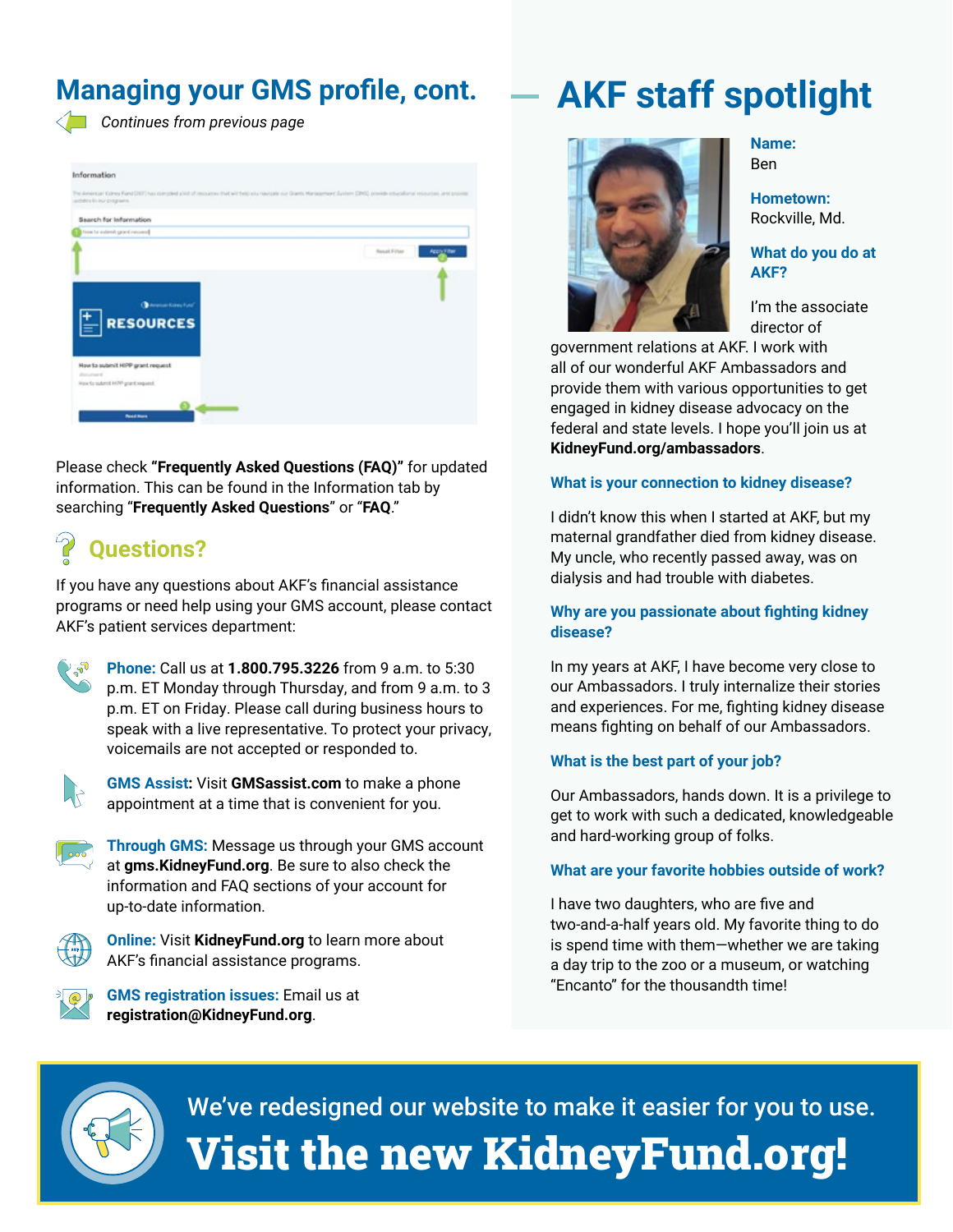

*Above: Adam (left) and Zach (right)*

## **The ripple effect of becoming a living kidney donor**

rowing up in a household of sisters, Adam Ciperski<br>was excited to welcome his twin brothers, Zach<br>and Blake, into the world. Almost immediately<br>ofter the twine were bern the brothere quickly developed was excited to welcome his twin brothers, Zach and Blake, into the world. Almost immediately after the twins were born, the brothers quickly developed a special relationship. Ten years their senior, Adam always looked out for his younger brothers, including decades later when he donated his kidney to Zach.

It came as a surprise to the Ciperski family when Zach's annual sports physical during his senior year of high school revealed that the all-state hockey goalie had IgA nephropathy. "We were in a bit of shock," Adam remembers. "You wouldn't expect a rare disease like this to happen to such a young, healthy and athletic person. It really sent a wave through the family."

When Zach's kidneys began to fail after his freshman year of college, the family jumped to get tested to see if any of them could become a living kidney donor. When the tests revealed that Adam was the best match for Zach, he knew right away that he would donate his kidney. "I guess it was an older brother thing. There was just no doubt in my mind that I would help," Adam explains.

On Oct. 5, 2000—a few weeks shy of Zach's 20th birthday the brothers underwent the transplant surgery at Columbia Presbyterian Hospital in New York. Adam remembers that after the surgery, Zach "instantly got better." In fact, Zach was the one to visit Adam's bedside in the hospital.

Meanwhile, Adam's recovery process was a bit harder on him because his living donor transplant surgery was more invasive than the common laparoscopic procedure done today. For Adam's surgery, a big incision was made, and the surgeon even removed a couple of his ribs to make it easier to take out his kidney. With the less invasive laparoscopic surgery, the surgeon instead uses very small incisions and a thin, lighted tube to look inside the body.

"I think that was the part I didn't anticipate as much," Adam says of his recovery. "I was kind of ready for it, but coming out of the surgery, it really did take a lot out of me. I've become friends with other living donors, and they're like, 'I've just got these little incisions you can barely see. The kidney came out and I was fine the next day.'" Adam says he has "a big 'C' incision that looks like I got bit by a shark. A friend of mine told me it's a great scar to have while I'm at the beach."

But after the surgery, Adam and Zach's beach days were still a while off. They both hunkered down at their parents' home in New Jersey to watch a steady stream of Blockbuster rentals while they recovered together. "If we were to do it today, we could probably keep Blockbuster in business," Adam jokes. "We would watch three or four movies a day. My dad would get home from work and his first task would be go to Blockbuster to change out those movies."

Today, Adam says that he is more than fine living with one kidney. In fact, he is a triathlete and a four-time Ironman. "After a couple months, you wouldn't know anything is different."

Although Adam had no hesitations about donating his kidney, Zach was worried that he would feel constantly indebted to his older brother. Adam was adamant about putting those concerns to rest and told his brother, "Your only obligation to me is live long, healthy and happy. If you do that, then that's my reward."

Every year on the anniversary of their transplant surgeries, Zach sent Adam a letter highlighting all the things he was able to accomplish that year because of Adam's lifesaving gift. Adam saved each letter in a journal as a written record of the impact of becoming a living kidney donor.

*Continued on next page.*

**4 | KidneyFund.org | Patient Services: 800.795.3226**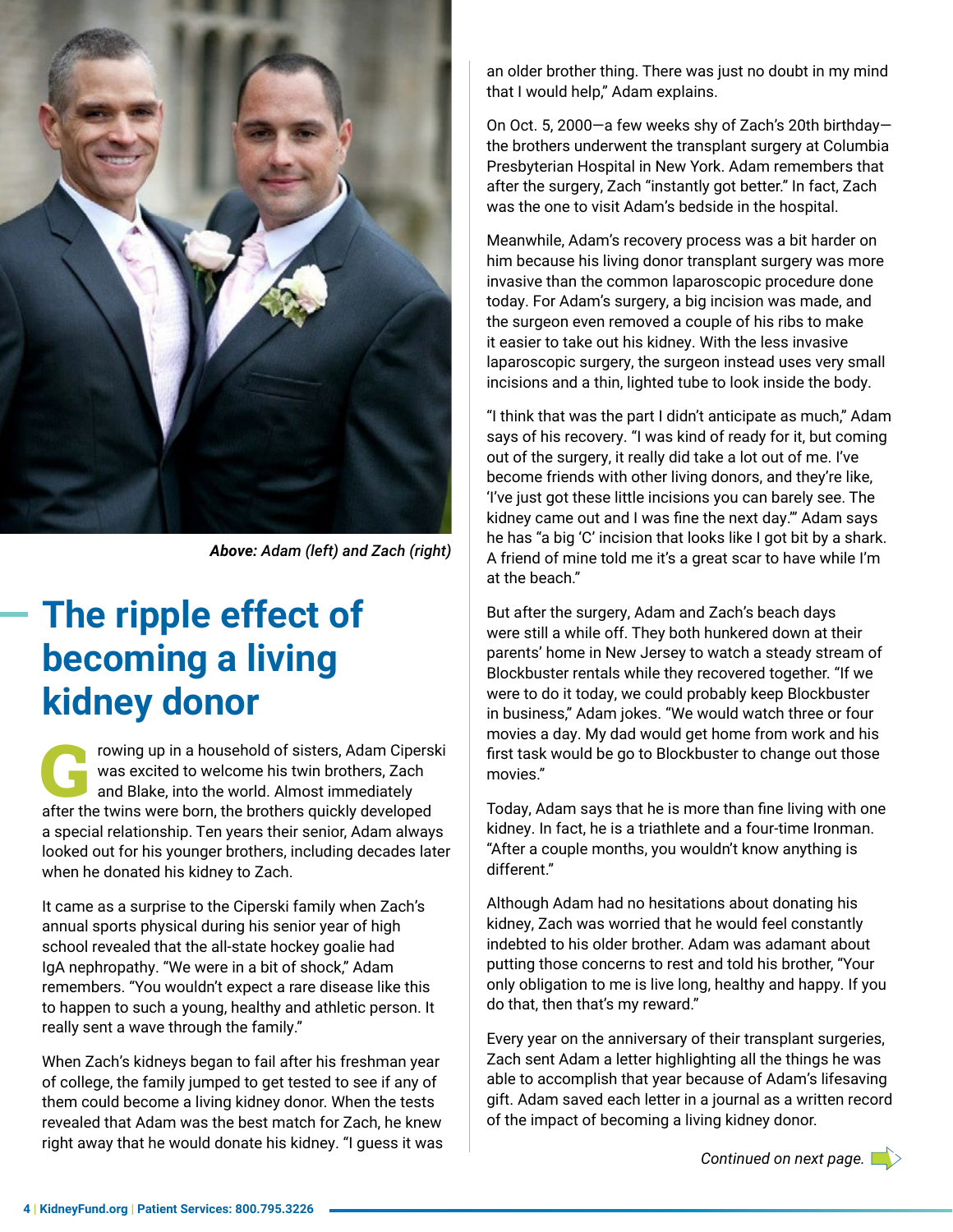### **Kidney donor, cont.**



 *Continues from previous page*

Adam's gift of a kidney extended Zach's life by an additional 13 years. Between the time of the transplant and his death on Jan. 26, 2014, Zach lived an incredibly full life. He went on to complete college, earn his master's degree, begin a successful career and travel the world, visiting Europe, Asia

and Central America. He also became involved with Fabretto, a nonprofit that helps underserved children in Nicaragua gain access to education. "Zach was able to create this sustaining legacy," Adam says. "After his passing, a library was established in Nicaragua in his name."

For Adam, his brother is just one example of the positive impact of becoming a living kidney donor.

"He got a ton done in his extra 13 years. To me, that is the ultimate blessing and the thing I cherish," Adam says of Zach. "And now all these kids go to his library, so he is having a positive impact on people through the work he did post-transplant. That's the beauty of it and that's why you donate. Donating creates a ripple effect—look at all the lives he continues to touch because he got those extra years."

### **Kidney Kitchen**

his mac 'n cheese has a secret ingredient for an extra creamy and nutritious sauce-cauliflower. Topped with a flavorful pesto, this version is high in flavor while low in sodium, making it a winner. Check out many more kidney-friendly recipes at **KidneyFund.org/kitchen**. As always, please speak with your doctor and dietitian to come up with a food and fluid plan that is healthy for your unique needs.



#### **Creamy Mac 'n Cheese with Kale Pesto**

**Makes:** 6 low-sodium, low-potassium, medium-phosphorus, medium-protein servings

**Prep time:** 20 min **Cook time:** 15 min

Recipe contributed by FamilyCook Productions

**Tip:** Reserve some of the water the pasta was cooked in and use a splash to thin out the cheese sauce, if needed.

#### **Ingredients:**

- 2 cups (42 grams) kale, chopped
- ¼ cup walnuts, unsalted
- 2 tablespoons parmesan cheese, grated
- 2 garlic cloves
- 1 tablespoon lemon juice
- 6 tablespoons olive oil
- 12 ounces tri-color or farfalle pasta (or other pasta shape)
- ¼ cup milk, whole fat

#### **Directions:**

- 1 tablespoon butter, unsalted 1½ ounces cream cheese, room temperature 2 ounces cheddar cheese, shredded ¼ teaspoon paprika 1 cup (107 grams) cauliflower florets
- **Special Equipment:**

Food processor/blender

- 1. Combine kale, walnuts, parmesan cheese, garlic cloves and lemon juice in a food processor or blender.
- 2. Process until ingredients become paste-like. Add olive oil in a drizzle with the motor running.
- 3. Transfer kale pesto to a bowl and set aside.
- 4. Cook pasta according to package directions.
- 5. Combine milk, butter, cream cheese, cheddar cheese, paprika and cauliflower florets in a medium saucepan over medium-high heat.
- 6. Heat to a boil and reduce heat. Simmer for 6 to 8 minutes, stirring occasionally, until all the cheese has melted and the cauliflower is fork tender.
- 7. Transfer the cheese mixture to a food processor or blender. Process until smooth and creamy.
- 8. Toss cheese sauce with cooked pasta in a large serving bowl until evenly coated.
- 9. Divide the mac 'n cheese into 6 individual bowls, 1 cup per portion. Top each serving with 2 tablespoons of pesto.

**Nutrition facts**  $(1$  serving = 1 cup + 2 tablespoons pesto)

Calories = 468 Carbohydrates = 46 g Sugar =  $3<sub>q</sub>$ 

Fiber =  $3<sub>q</sub>$ Calcium = 145 mg  $Fat = 26 g$ 

Saturated Fat = 7 g Trans Fat  $=$  <1  $\alpha$ Protein = 12 g

Phosphorus = 212 mg Cholesterol = 22 mg

Sodium = 139 mg Potassium = 268 mg